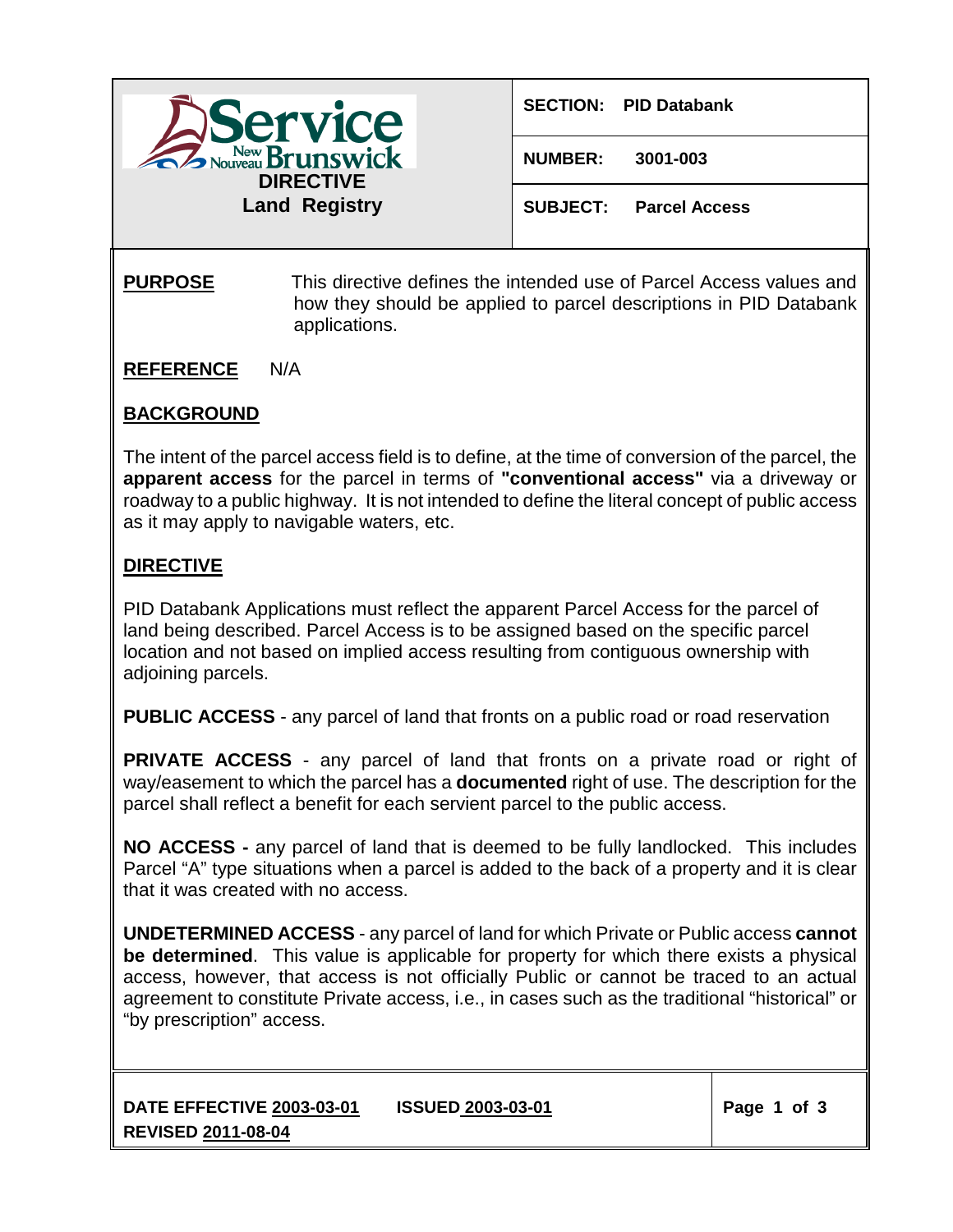

## **SECTION: PID Databank**

**NUMBER: 3001-003**

**SUBJECT: Parcel Access**

**PURPOSE** This directive defines the intended use of Parcel Access values and how they should be applied to parcel descriptions in PID Databank applications.

**Examples:**

The Parcel Access value applicable at the **time of conversion for** :

- a parcel fronting on a public highway **PUBLIC ACCESS**
- a parcel fronting on a "controlled access" public highway **NO ACCESS**
- a parcel fronting on a Crown Reserved Road **PUBLIC ACCESS**
- a parcel fronting on navigable waters **UNDETERMINED ACCESS \*\***
- a parcel fronting on a private road /access with **documented** benefit to use **PRIVATE ACCESS**
- a parcel fronting on a private road/access with **NO documented** benefit to use **– UNDETERMINED ACCESS \*\***
- a parcel with the benefit of a documented easement/right of way **PRIVATE ACCESS**
- a parcel that is fully land-locked **NO ACCESS**
- a land-locked parcel adjoining a parcel owned by the same person which has public or private access - **NO ACCESS**
- a parcel for which all or any existing or accrued access has been acquired by prescriptive or historical rights but not documented – **UNDETERMINED ACCESS**
- a parcel fronting on a Future Street **NO ACCESS**

**DATE EFFECTIVE 2003-03-01 ISSUED 2003-03-01 REVISED 2011-08-04**